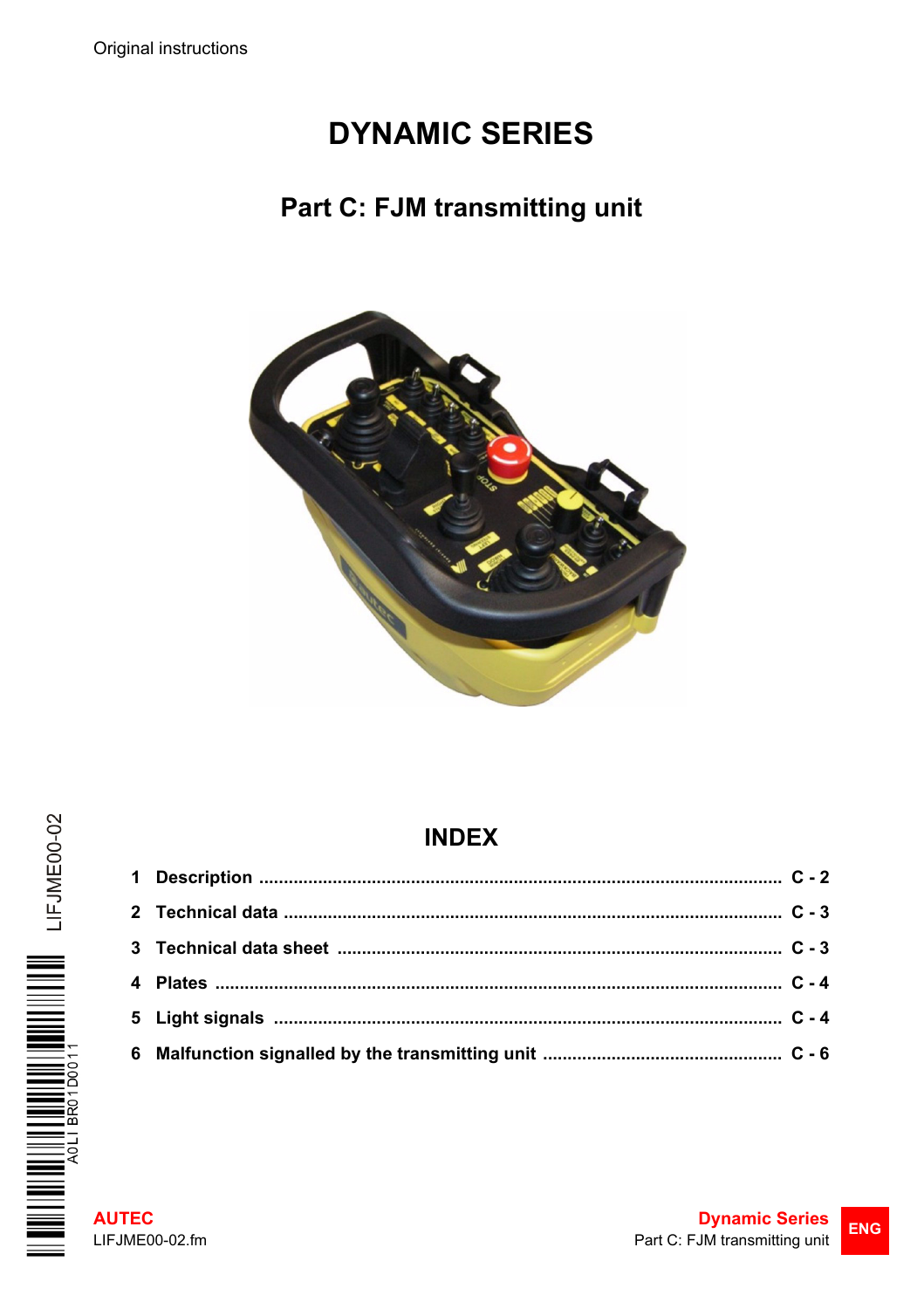## <span id="page-1-0"></span>**1 Description**

| B<br>E<br>D<br>0<br>ŒЦ<br>0<br>IT.<br>$\bullet$<br>B<br>B<br>B<br>Α<br>G<br>F<br>B<br>Е<br>Φ             | B<br>B |
|----------------------------------------------------------------------------------------------------------|--------|
| connector for wire control<br>actuators<br>A<br>B<br>(if present)<br>(joysticks, selectors, pushbuttons) |        |
| $\overline{\mathbf{c}}$<br>STOP pushbutton<br>display or LED (if present)<br>D                           |        |
| E<br>LEDs<br>START pushbutton<br>F                                                                       |        |
| G<br>S-KEY (electronic starting key)                                                                     |        |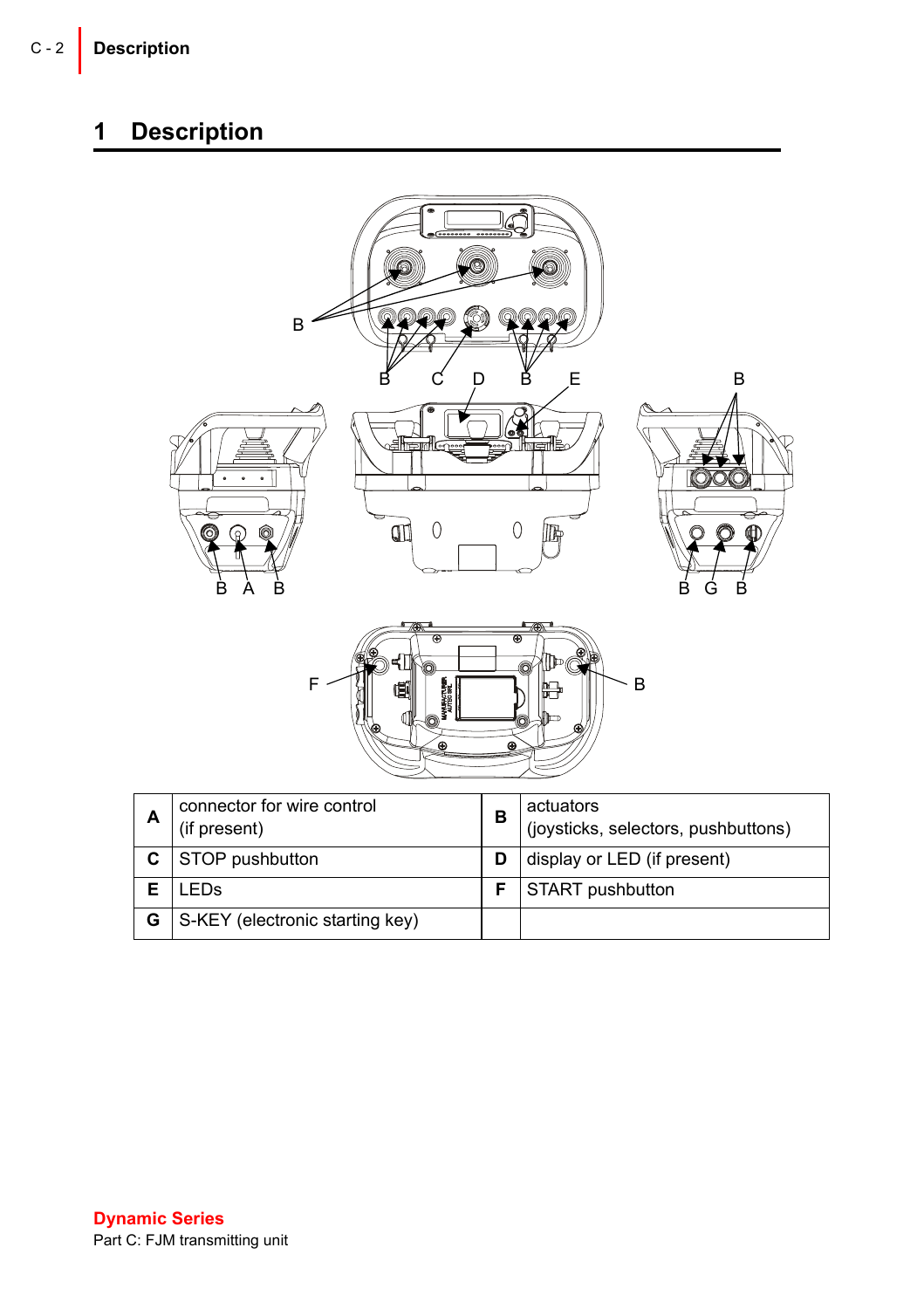#### <span id="page-2-0"></span>**2 Technical data**

#### <span id="page-2-1"></span>**3 Technical data sheet**

The technical data sheet contains the transmitting unit configuration and shows the matching between commands sent and machine functions/movements. It also contains the wiring diagram showing the connection between the receiving unit and the machine.

Each technical data sheet must be filled in, checked and signed by the installer, who is responsible for a correct wiring.

A copy of the technical data sheet must always be kept together with this manual (always keep a copy of this data sheet for administrative purposes).



**The wiring of the receiving unit outputs must always reflect the wiring indicated in the technical data sheet.**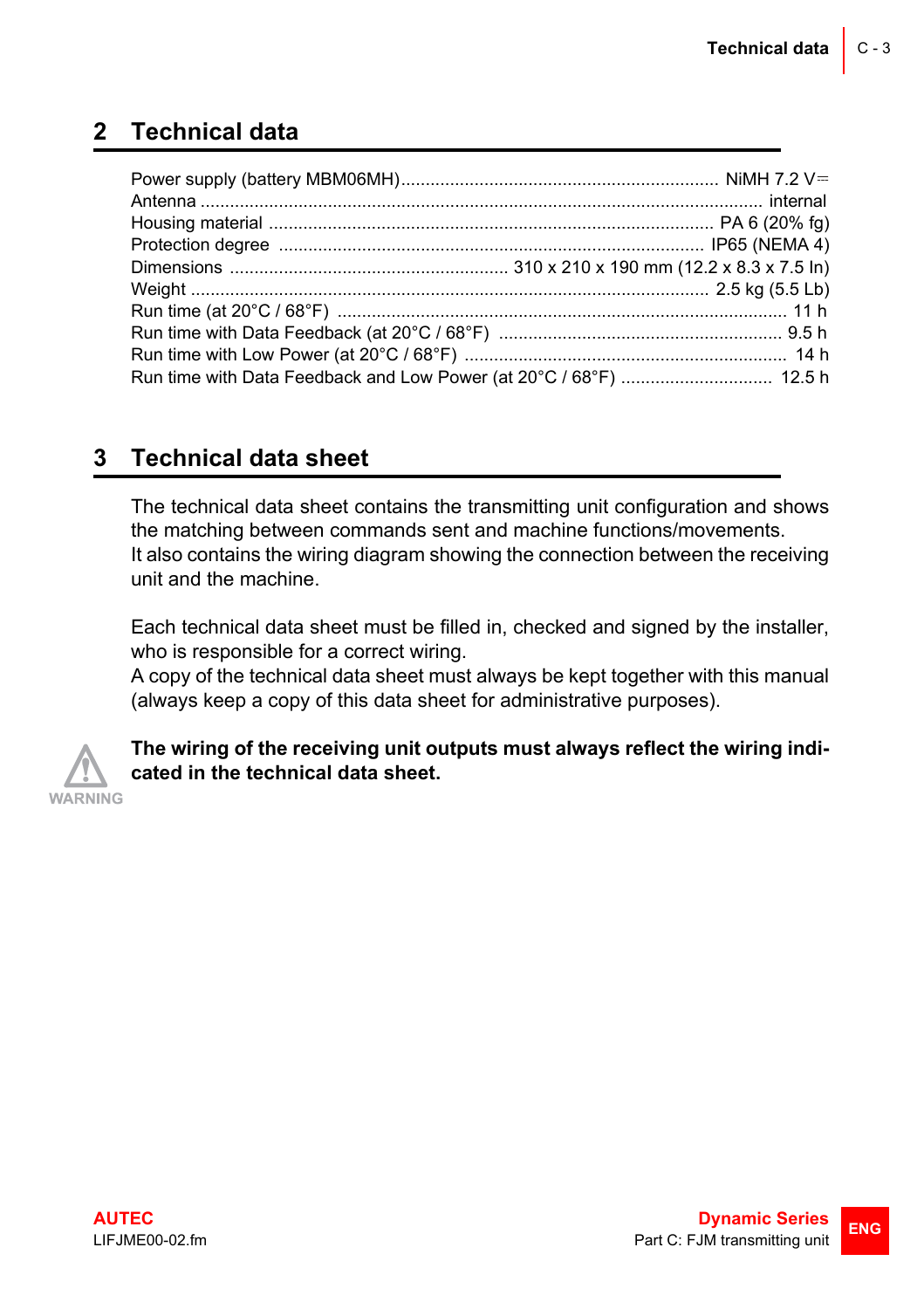#### <span id="page-3-0"></span>**4 Plates**

The transmitting unit has three plates.

| <b>Plate</b>                                 | <b>Position</b>                                                  | Content                                                                                                                      |
|----------------------------------------------|------------------------------------------------------------------|------------------------------------------------------------------------------------------------------------------------------|
| radio remote control<br>identification plate | On the S-KEY: remove the S-<br>KEY to read the plate.            | Radio remote control<br>serial<br>number (S/N).                                                                              |
| transmitting unit iden-<br>tification plate  | In the battery housing: remove<br>the battery to read the plate. | Manufacturing year, bar code<br>and transmitting unit identifi-<br>cation number (TU ID).                                    |
| technical data plate                         | In the battery housing: remove<br>the battery to read the plate. | MODEL, TYPE and<br>main<br>unit<br>transmitting<br>technical<br>marking and possible<br>data,<br>radio remote control marks. |

#### <span id="page-3-1"></span>**5 Light signals**

The FJM transmitting units may have two or four LEDs.



In both cases, two LEDs are always available, providing information regarding the radio remote control.

- a green LED identified with  $\chi$ 

- a red LED identified with  $\blacksquare$ -

| The green LED<br>≫<br>$\blacksquare$ | Meaning                                                               |
|--------------------------------------|-----------------------------------------------------------------------|
| $\ldots$ is off                      | The transmitting unit is switched off.                                |
| blinks fast                          | The transmitting unit is switched on and there is no<br>radio link.   |
| blinks slowly                        | The radio remote control is started and the radio link is<br>present. |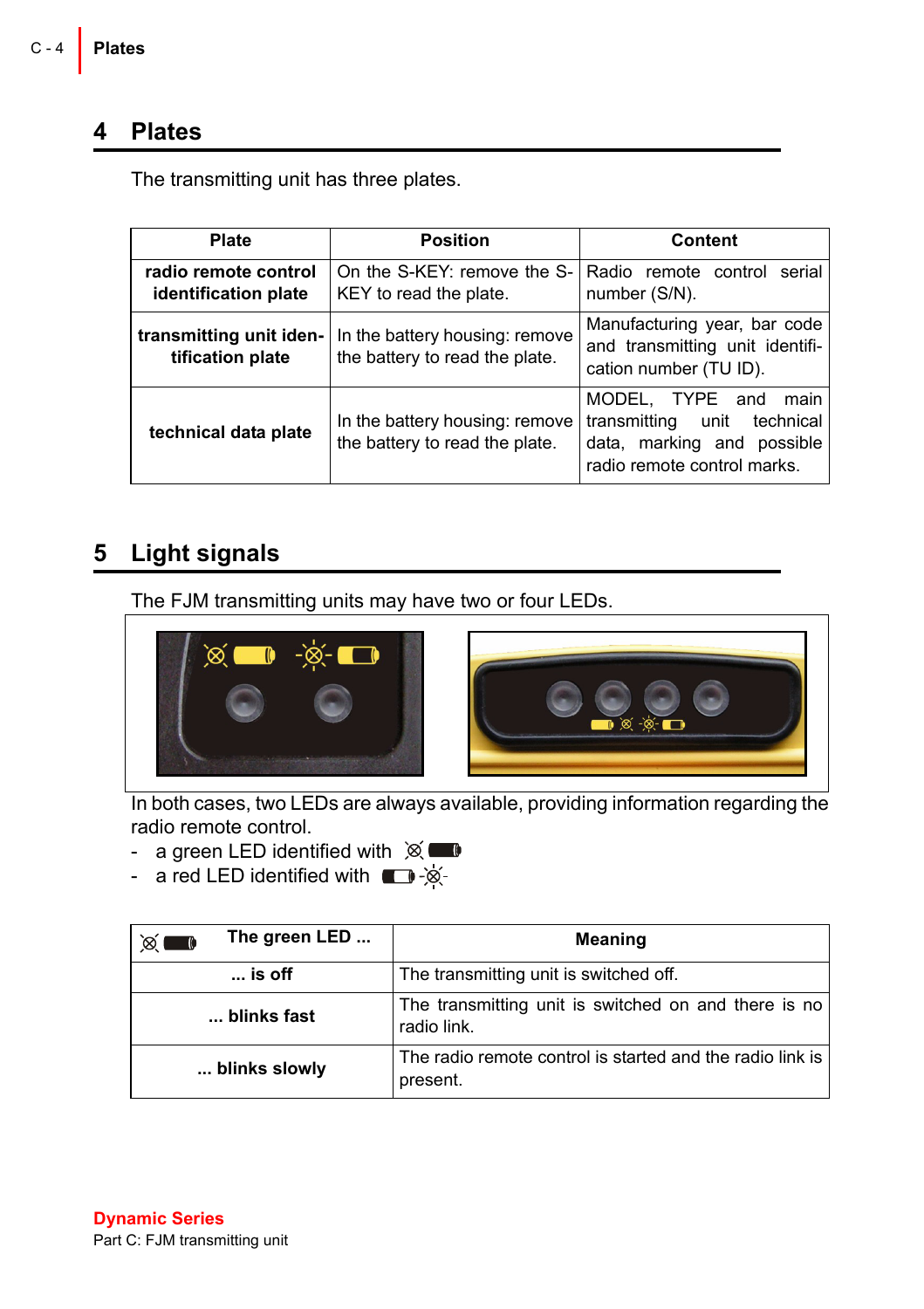| The red $LEDa$<br>-⊗-                    | <b>Meaning</b>                                                                                                                                       |  |
|------------------------------------------|------------------------------------------------------------------------------------------------------------------------------------------------------|--|
| $\ldots$ is off                          | The transmitting unit works correctly.                                                                                                               |  |
| blinks                                   | The battery is nearly flat.                                                                                                                          |  |
| $\dots$ is on for 2 seconds <sup>b</sup> | The transmitting unit does not work correctly.                                                                                                       |  |
| blinks once <sup>b</sup>                 | At power on, the transmitting unit detects that the<br>STOP pushbutton is activated or damaged.                                                      |  |
| blinks twice <sup>b</sup>                | At power on, the transmitting unit detects that one of<br>the commands D2-D20 or SAFETY is activated or<br>damaged (see technical data sheet).       |  |
| blinks three times <sup>b</sup>          | At power on, the transmitting unit detects that the bat-<br>tery is flat.                                                                            |  |
| blinks four times <sup>b</sup>           | At power on, the transmitting unit detects that one of<br>the commands A1-A8, L1-L8 and H1-H8 is activated or<br>damaged (see technical data sheet). |  |

a. An acoustic signal is also heard when the red LED is illuminated.

<span id="page-4-0"></span>b. After this signal, the transmitting unit switches off.

- If it has 4 LEDs, the side LEDs are red and provide information coming from the machine (Data Feedback function).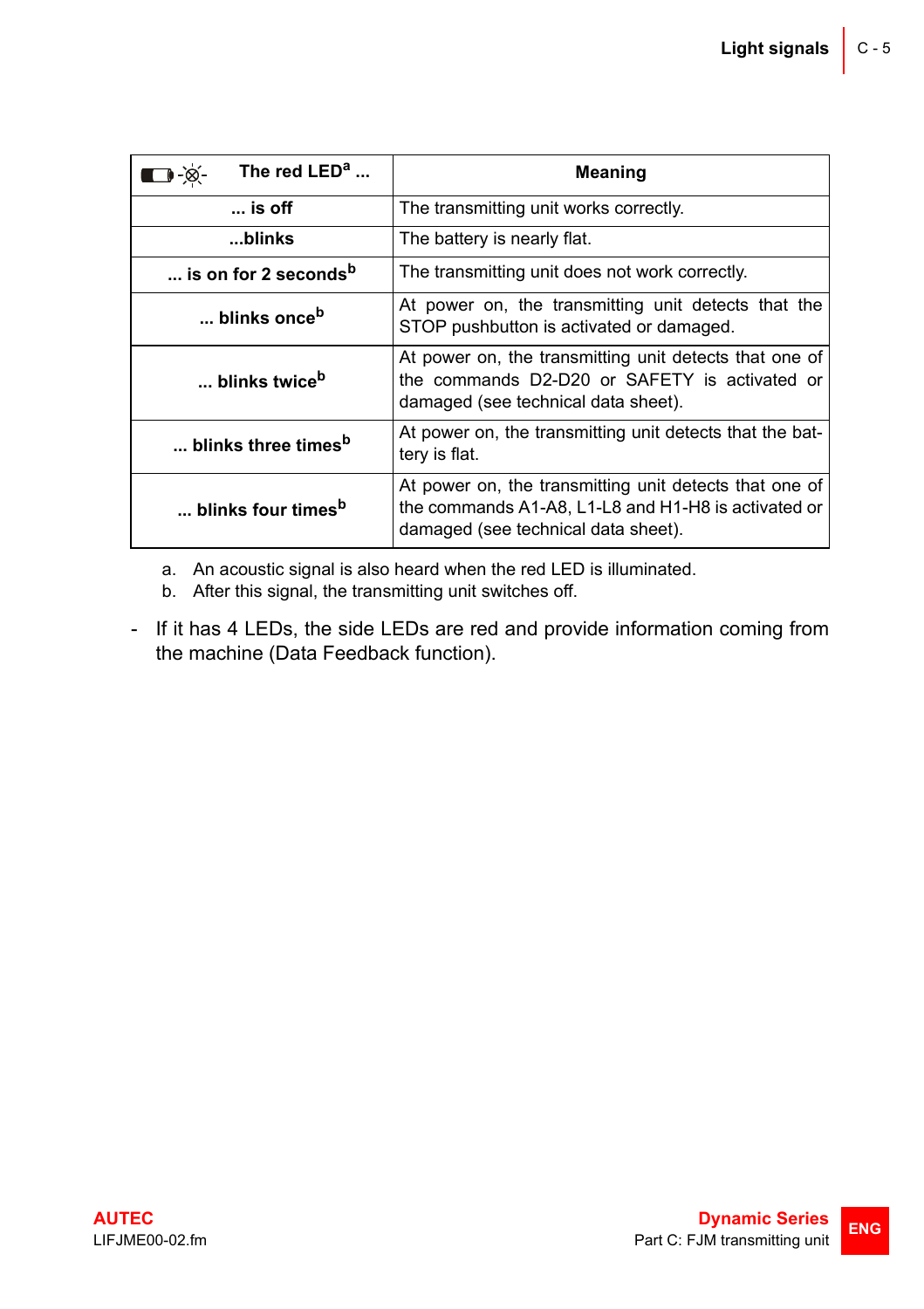#### <span id="page-5-0"></span>**6 Malfunction signalled by the transmitting unit**

Use the light signals on the transmitting unit to identify the radio remote control malfunction.

If the problem persists after the suggested solution has been carried out, contact the support service of the machine manufacturer.

| <b>Signals</b>                                                                                                                                    | <b>Possible</b><br>reason                                                                                                         | <b>Solutions</b>                                                                                                                         |
|---------------------------------------------------------------------------------------------------------------------------------------------------|-----------------------------------------------------------------------------------------------------------------------------------|------------------------------------------------------------------------------------------------------------------------------------------|
| The green LED does<br>not switch on when the<br>START pushbutton<br>is<br>pressed, even though<br>both the battery and the<br>S-KEY are inserted. | The battery is flat.                                                                                                              | Replace the battery with a charged<br>one.                                                                                               |
| The green LED blinks<br>fast.                                                                                                                     | No radio link.                                                                                                                    | Bring the transmitting unit close to the<br>receiving unit.                                                                              |
| The red LED switches<br>on for 2 seconds and<br>then the unit switches<br>off.                                                                    | The transmitting unit<br>does not work correct-<br>ly.                                                                            | Perform the procedure to save the<br>address.**<br>Contact the support service of the<br>machine manufacturer.                           |
| <b>LED</b><br>blinks<br>The<br>red<br>once during start up.                                                                                       | The STOP pushbutton<br>is locked or damaged.                                                                                      | Unlock the STOP pushbutton.<br>If this signal persists, contact the sup-<br>port service of the machine manufac-<br>turer.               |
| red LED<br>blinks<br>The<br>twice during start up.                                                                                                | At least one of the<br>actuators correspond-<br>ing to commands D2-<br>D20 and SAFETY is<br>activated or damaged.                 | Bring the actuators to the rest posi-<br>tion. If this signal persists, contact the<br>support service of the machine manu-<br>facturer. |
| LED<br>blinks<br>The<br>red<br>three times during start<br>up.                                                                                    | The battery is flat.                                                                                                              | Replace the battery with a charged<br>one.                                                                                               |
| The red LED blinks four<br>times during start up.                                                                                                 | At least one of the<br>actuators correspond-<br>ing to commands A1-<br>A8, L1-L8, H1-H8 and<br>SAFETY is activated<br>or damaged. | Bring the actuators to the rest posi-<br>tion. If this signal persists, contact the<br>support service of the machine manu-<br>facturer. |

\*\* Procedure to save the address

- press the STOP pushbutton
- press the START pushbutton and do not release it until the green LED switches off
- unlock the STOP pushbutton